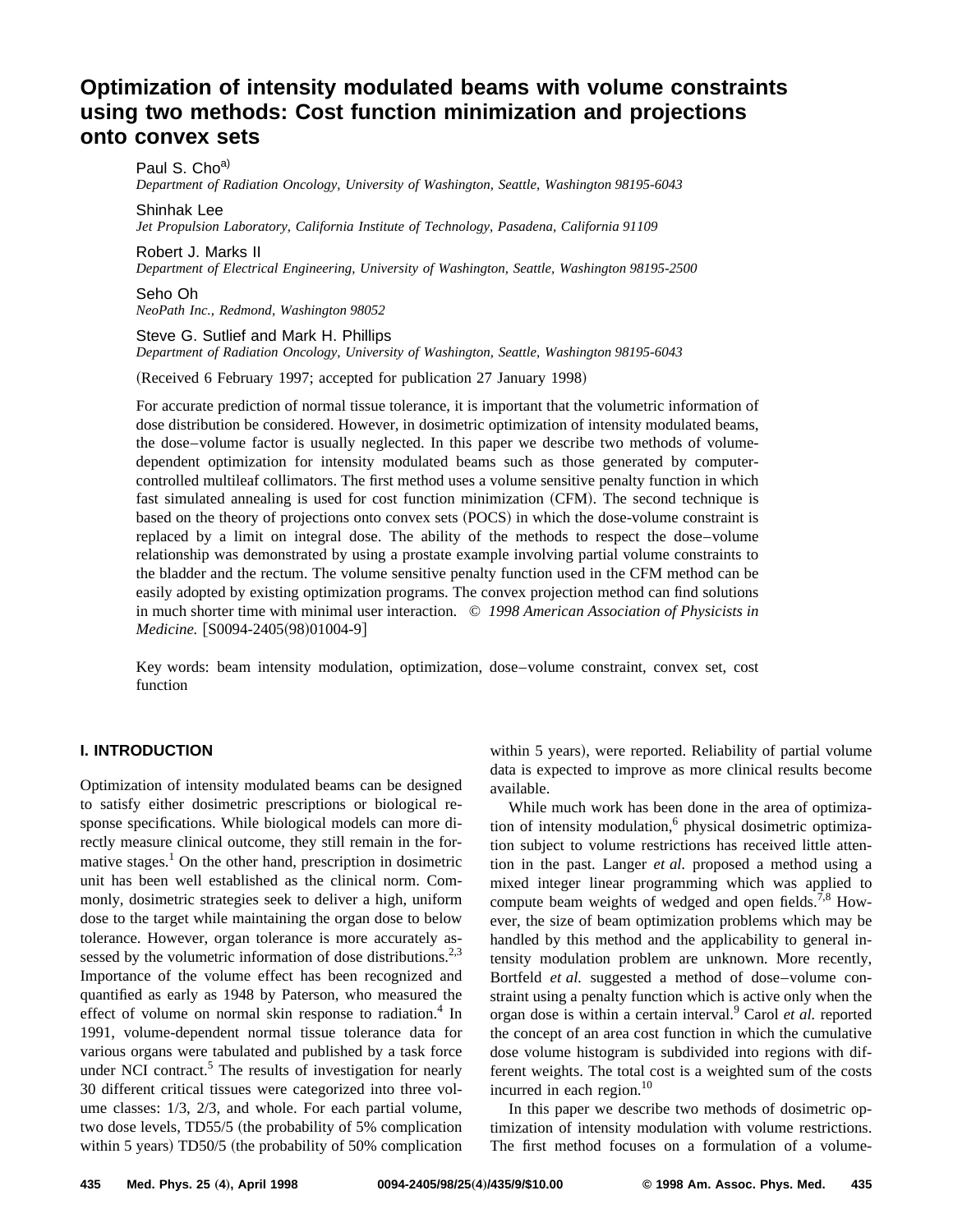sensitive penalty function in which fast simulated annealing is used for cost function minimization (CFM). The second, the method of projections onto convex sets (POCS), does not use an objective function. Instead, the constraints are expressed in convex sets. Convergence to a solution is accomplished by alternately projecting between these convex sets. We apply these algorithms to the problem of intensity modulated beam optimization under dose–volume constraints.

# **II. METHODS**

A simplistic strategy for imposing the dose–volume restrictions would be to partition the organ according to the dose–volume requirements and assign appropriate upper bounds to each segment. For instance, if the volume distribution requires that no part of an organ receive a dose higher than 50 Gy and that no more than 30% receive a dose greater than 40 Gy, then the organ can be divided into 30/70% segments with upper bounds set to 40 and 50 Gy, respectively. In this way, the problem is reduced to the case of multiple organs with different upper dose limits. After prepartitioning of the organ, any of the existing inverse methods can be applied to achieve conformal plan optimization with dose–volume constraints. The major difficulty with this approach is that arbitrary partitioning may not guarantee the best results. For instance, the region closer to the target volume will most likely receive a higher dose and, therefore, partitioning should be carried out to assign the higher of the two upper bounds to these areas. However, it may be difficult to approximate the optimal dose distribution within the organ *a priori*, especially for complex beam-anatomy configurations. Therefore, for this method to be effective, it would be necessary to perform optimization over all feasible organ volume partitions. This would be a cumbersome task. More practical methods are described in the following.

## **A. Volume-sensitive cost function minimization**

Consider an organ at risk which requires that no part receive a dose greater than  $E_1$  and that no more than  $\gamma$  $\times$ 100% of volume receive a dose exceeding  $E_2$ . *N* represents the total number of uniformly sampled points over the volume. During the iterative optimization process, a dose  $D_k$ is calculated for each sample point. From these doses the fraction of the organ receiving a dose greater than  $E_2$ , denoted by  $\gamma'$ , is determined. Then a volume-sensitive constraint in discrete form may be written as

$$
P = \lambda V \sum_{k=1}^{N} \Psi_k, \qquad (1)
$$

where

$$
\Psi_k = \begin{cases}\n(D_k - E_1)^2 + E_1, & D_k \ge E_1, \\
D_k, & D_k < E_1,\n\end{cases} \tag{2}
$$

and

$$
V = \begin{cases} \left(\frac{\gamma'}{\gamma}\right)^2, & \gamma' > \gamma \\ 1, & \gamma' \le \gamma \end{cases}
$$
 (3)

The volume-dependent term *V* has the value of unity when  $\gamma' \leq \gamma$ . Thus there is no additional penalty on organ irradiation when the volume constraint is met. However, the base penalty given by Eq.  $(2)$  is amplified as the fraction of volume elevated to dose above the limit  $E<sub>2</sub>$  begins to exceed the specified volume  $\gamma$ . The penalty function *P* is further weighted by the multiplier  $\lambda$ , which gives the ability to fine tune the constraint. The total cost function is formulated in the usual way<sup>11</sup> by summing the target objective and the penalty functions:

$$
F = \frac{1}{N_T} \sum_{i=1}^{N_T} (D_i - TD)^2 + \sum_{j=1}^{M} \frac{P_j}{N_j},
$$
 (4)

where  $TD$  is the prescribed dose to the target and  $D_i$  is the dose at a target sample point *i*.  $P_1$  through  $P_M$  are the dose– volume constraints for *M* normal tissue regions given by Eq.  $(1)$ . Each term is normalized to its respective volume which is proportional to the number of uniformly distributed sample points,  $N_T$ ,  $N_1$ , ...,  $N_M$ .

Minimization of the cost function was performed by the simulated annealing method.<sup>12,13</sup> The stochastic technique has the ability to escape the local minima solutions and therefore is suitable when the exact behavior of the cost function is unknown. Vectors representing changes in beam strength were generated with Cauchy probability density.<sup>14</sup> The *n* dimensional Cauchy distribution was sampled in spherical coordinates according to the scheme suggested by Mageras and Mohan.15 The width parameter of distribution  $W(l)$  at *l*th iteration was reduced according to  $W(l)$  $= W_0 / (1 + l/R_w)$ , where  $R_w$  is a parameter controlling the rate of collapse. Probability of accepting an uphill change in cost,  $exp(-\Delta F/T)$ , was reduced by changing *T* after every *n*th iteration according to  $T(l) = T_0 / (1 + l/R_t)$  where  $R_t$  is a control parameter.

For the purpose of systematic tuning of the annealing parameters, it is useful to first determine the feasible range of the  $W_0$ . A reasonable initial value was obtained by choosing  $W_0$  so that the peak of the joint Cauchy distribution corresponded to a beam strength step size in which the dose at the isocenter changed by a fraction of the maximum dose. We use the formula,

$$
W_0 = \frac{0.5}{TPD} \sqrt{\frac{2n}{n-1}},
$$
\n(5)

where *TPD* is the total dose contributed from all the pencil beams at the isocenter and 0.5 means that the desired initial step size is 50% of the target prescription. With the  $W_0$  selected, the initial temperature was determined after several trial runs while keeping the control parameters  $R_w$  and  $R_t$ fixed. Initially,  $R_w$  and  $R_t$  were assigned relatively large values and large iteration numbers were used to ensure convergence. Afterward, the parameters were adjusted to speed up the annealing process. The actual annealing parameters used in this study are tabulated in Table I.

**Medical Physics, Vol. 25, No. 4, April 1998**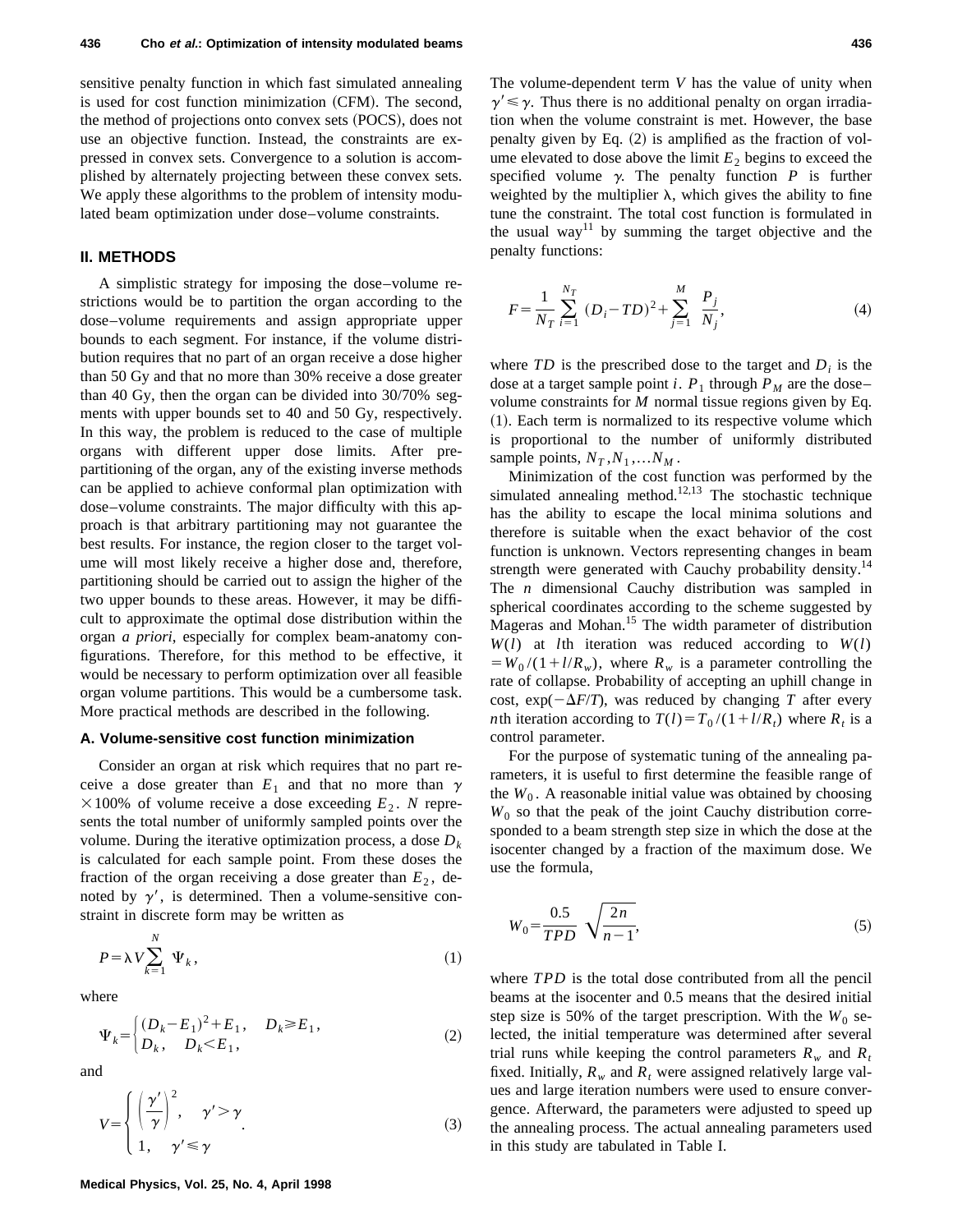TABLE I. Annealing parameters and values.

|                            | Trial 1 | Trial 2 | Trial 3 |  |
|----------------------------|---------|---------|---------|--|
| $W_0$                      | 0.02    | 0.02    | 0.02    |  |
| $T_{0}$                    | 0.2     | 0.2     | 0.2     |  |
| $R_{w}$                    | 1000    | 1000    | 1000    |  |
| $R_t$                      | 2000    | 2000    | 2000    |  |
| $\lambda_{\text{bladder}}$ | 3.5     | 6.0     | 20.0    |  |
| $\lambda_{\text{rectum}}$  | 3.0     | 9.0     | 25.0    |  |

#### **B. Projections onto convex sets**

The theory of convex projections developed by Bregman<sup>16</sup> and Gubin *et al.*<sup>17</sup> has been applied to such topics as sampling theory,<sup>18</sup> signal recovery,<sup>19</sup> artificial neural networks,<sup>20</sup> image processing,<sup>21</sup> and image restoration.<sup>22</sup> For biomedical applications, POCS has been applied to the problem of incomplete projection data in computerized tomography.<sup>23</sup> Recently, the mathematical foundation of POCS in radiotherapy applications has been presented.<sup>24</sup> For the specific case of intersecting linear varieties (hyperplanes), POCS is equivalent to Kaczmarz's alternating proiection theorem. $25$ 

A set of vectors is said to be convex if a linear combination of any two vectors also lies within the set. More precisely, the definition states that a set *C* is convex if for every  $\vec{x}_1 \in C$  and every  $\vec{x}_2 \in C$ ,  $\alpha \vec{x}_1 + (1 - \alpha)\vec{x}_2 \in C$  for all  $0 \le \alpha$  $\leq 1$ . In other words, the line segment connecting  $\vec{x}_1$  and  $\vec{x}_2$  is totally enclosed in *C*. A useful property of POCS is that successive projections between two or more convex sets with nonempty intersection will yield a solution that satisfies all the sets involved. The convex projection method differs from other iterative optimization methods such as steepest descent,<sup>26</sup> quasi-Newton,<sup>27</sup> iterative filtered backprojection,<sup>28</sup> and conjugate gradient<sup>29</sup> in that it does not form a total cost function to be minimized. Instead, convergence to a solution is accomplished through the process of orthogonal projections whose directions are determined by minimizing the Euclidean distance between the convex constraint sets. The projection operation is analogous to taking the gradient in the cost function based iterative methods.

The framework of POCS theory applied in radiation therapy planning has been described previously,  $24$  which we summarize here. We begin by defining the dose vector domain in which the convex formulation is made. Assume that there are *Q* beams, each beam discretized to *N* beam elements. Let the weights of the beam elements from the  $k$ <sup>th</sup> beam be written as a column vector,  $b_k$  $\rightarrow$  $=[b_{k1} b_{k2} \cdots b_{kN}]^T$ . For *M* sample points, the dose delivered to each point by the *k*th beam array is given by

$$
\begin{bmatrix} d_k(1) \\ \vdots \\ d_k(M) \end{bmatrix} = \begin{bmatrix} a_{k1}^1 & \cdots & a_{kN}^1 \\ \vdots & \ddots & \vdots \\ a_{k1}^M & \cdots & a_{kN}^M \end{bmatrix} \begin{bmatrix} b_{k1} \\ \vdots \\ b_{kN} \end{bmatrix},
$$
 (6)

where  $a_{kn}^m$  is the dose contribution per unit weight from the

*n*th beam element in the *k*th beam array  $b_{kn}$  to the point *m*. Equation  $(6)$  is simplified by defining the dose computation matrix  $A_k$  and dose vector  $d_k$  as

$$
\vec{d}_k = \mathbf{A}_k \vec{d}_k \,. \tag{7}
$$

Then the total dose vector from *Q* beams is given by

$$
\vec{t} = \begin{bmatrix} t(1) \\ \vdots \\ t(M) \end{bmatrix} = \sum_{k=1}^{Q} \vec{d}_k = \sum_{k=1}^{Q} \mathbf{A}_k \vec{b}_k.
$$
 (8)

Now, the dose vector domain in which the constraints are formulated is formed by concatenating the individual dose vectors  $d_k$  for  $Q$  beams,  $\rightarrow$ 

$$
\vec{d} = \begin{bmatrix} d_1(1) & \cdots & d_Q(1) \\ \vdots & \ddots & \vdots \\ d_1(M) & \cdots & d_Q(M) \end{bmatrix} = [\vec{d}_1^T \vec{d}_2^T \cdots \vec{d}_Q^T]^T. \tag{9}
$$

A number of useful constraints can be constructed in this domain. To compute the incident photon fluence modulation under dose-volume requirements, the following constraint sets are used.

#### **1. Normal tissue dose–volume constraint set**

First, we consider the organ dose constraint without volume restrictions and assume that the organ dose is simply required to lie below a certain maximum. It is easy to show that in this case the set of doses that lie between 0 and the upper bound is convex. Proof is made by applying the convexity condition stated above. According to the definition of convex set, any linear combination of (positive) doses less than *E* is also less than *E*. For instance, if  $E = 40 \text{ Gy}, D_1$  $=$  39 Gy, and  $D_2$ = 38 Gy, then  $\alpha D_1 + (1-\alpha)D_2$  < 40 Gy for all  $0 \le \alpha \le 1$ . This is true for any other  $D_1 \le E$  and  $D_2$  $\leq E$ . Therefore, the organ dose minimization using a single upper bound is a convex problem.

Now, the dose–volume constraints require that the organ be subject to multiple dose boundaries. In addition to the upper limit  $E_1$ , a portion of the volume must not receive doses greater than a secondary upper limit  $E_2$  where  $0 \le E_2$  $\leq E_1$ . As shown above, the doses that are bound between 0 and  $E_1$  do form a convex set. However, in order for a certain fraction of these doses to remain below  $E_2$  so as to satisfy the volume demand, the following must hold true:  $\alpha D_1$  $+(1-\alpha)D_2 \leq E_2 \leq E_1$ . This condition is guaranteed only when  $E_2 = E_1$ , in which case, the constraint is reduced to the simple case of a single upper limit with no partial volume requirement. Therefore, the dose–volume constraints cannot be expressed in a single convex set.

We circumvent the problem by using two separate convex sets. The first set constrains the maximum dose to the whole organ while the second limits the integral dose. The first pushes the dose–volume histograms toward the origin along the dose axis and the other along the volume axis. When applied to the same volume, these two constraints provide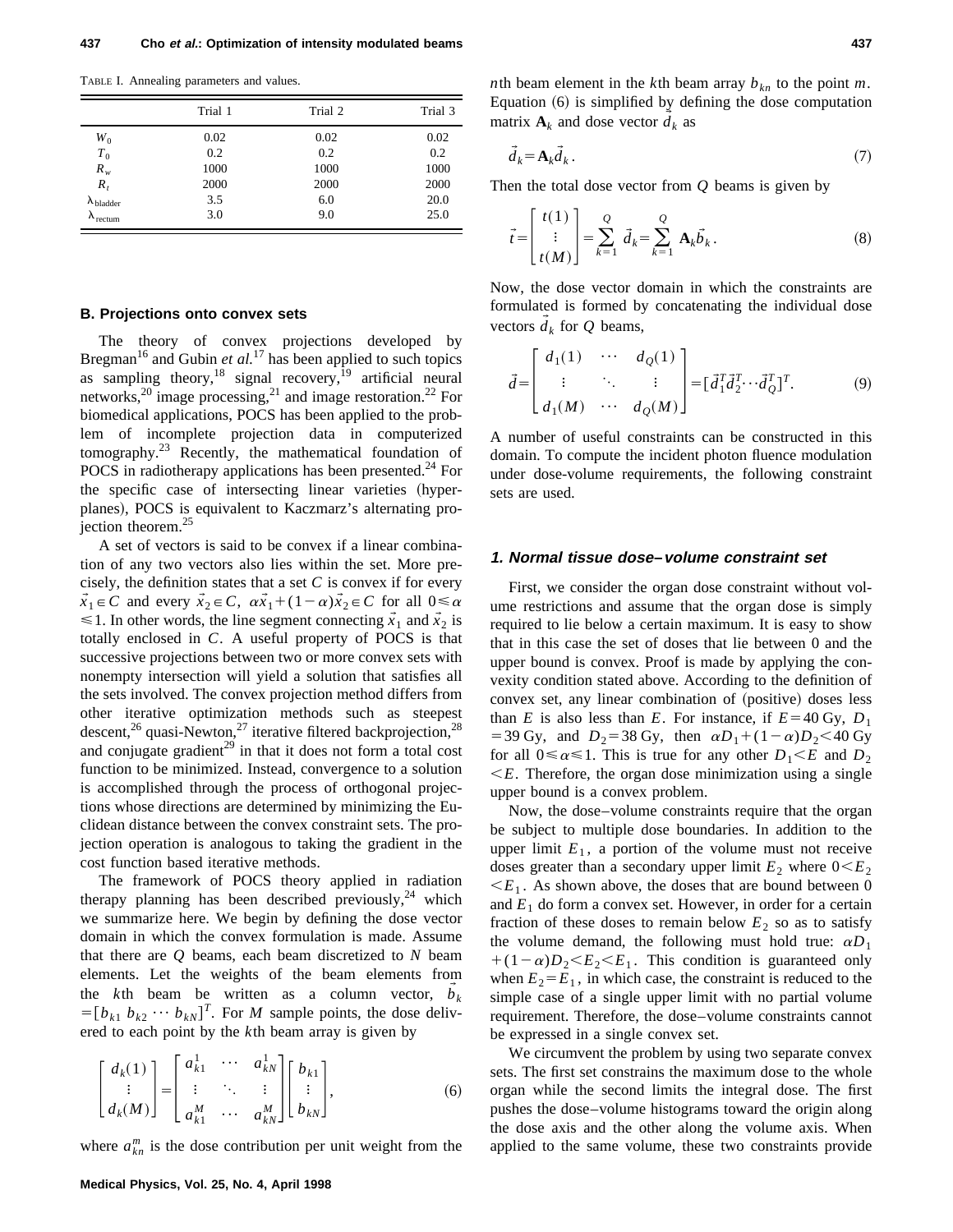the ability to manipulate the dose–volume relationship. The constraint which determines the maximum whole organ dose is convex and is given by

$$
C_{O1} = \left\{ \vec{d} \middle| 0 \le \sum_{k=1}^{Q} d_k(m) \le E_1 \right\}, \quad m \in S,
$$
 (10)

where *S* denotes a set of indices corresponding to the sample points located within the organ. The set dictates that each dose sample point remains below  $E_1$ . The constraint which limits the integral organ dose is also convex:

$$
C_{O2} = \left\{ \vec{d} \middle| 0 \le \sum_{\text{organ}} \sum_{k=1}^{Q} \vec{d}_k \le I(i) \right\},\tag{11}
$$

where the outer summation integrates all the dose vectors within the organ volume. Note that the integral dose limiting parameter *I* is varied with iteration *i*. Suppose the fractional volume, which is required to remain below the dose limit  $E_2$ , is not compliant, and instead, its upper limit is found to be  $E_2'$  where  $E_2' > E_2$ . Then *I* is reduced in proportion to the difference between  $E'_2$  and  $E_2$ . Otherwise, *I* is unchanged.  $E'_{2}$  is updated at each iteration. Projection operations onto  $C_{01}$  and  $C_{02}$  force the dose vector to conform to these sets. Details are given in Sec. II B 5.

## **2. Target dose prescription set**

This constraint set requires that the dose in the target volume be the same as the prescription. The set of dose vectors within the target volume whose sum forms the prescribed dose *TD* is convex:

$$
C_T = \left\{ \vec{d} \middle| \sum_{k=1}^{Q} \vec{d}_k = TD \right\}.
$$
 (12)

Projection onto the target dose constraint set has the effect of minimizing the deviation from the prescription. The projection operator for the *k*th component is

$$
P_T(\vec{d}_k) = \vec{d}_k + \frac{1}{Q} \left( TD - \sum_{k=1}^{Q} \vec{d}_k \right).
$$
 (13)

#### **3. Beam-dose relationship set**

The set of dose distributions that can be generated from different combinations of beam intensities is convex and is given by

$$
C_B = \{\vec{d} | \vec{d}_k = \mathbf{A}_k \vec{b}_k\}, \quad 1 \le k \le Q. \tag{14}
$$

Any dose vector estimates must be a member of this set. This is accomplished by projecting  $d_k$  onto  $C_B$ . As a rule, projection must occur between sets existing in the same domain, in this case, the dose vector domain. This necessitates that the beam vector  $b_k$  be expressed in terms of dose vector quantity. However, the beam vector cannot be obtained through a simple inversion of  $A_k$ . The difficulty arises from the fact that, generally, the dimension of the dose vector exceeds that of the beam elements. In other words, the matrix is not square and, therefore, not invertible. The problem is circumvented by using the pseudo-inverse method<sup>30</sup> to find  $\vec{b}_k$ ,

$$
\vec{b}_k = (\mathbf{A}_k^T \mathbf{A}_k)^{-1} \mathbf{A}_k^T \vec{d}_k. \tag{15}
$$

Then the beam-dose transformation is established through the projection operator,

$$
P_B(\vec{d}_k) = \mathbf{A}_k (\mathbf{A}_k^T \mathbf{A}_k)^{-1} \mathbf{A}_k^T \vec{d}_k. \tag{16}
$$

### **4. Non-negativity constraint set**

Negative beam fluence is not physically possible. The non-negativity constraint set requires beam weight to be nonnegative. The corresponding convex set is defined as

$$
C_{+} = \{\vec{d} | \vec{d}_k = \mathbf{A}_k \vec{b}_k, \text{ each element of } \vec{b}_k \ge 0\}, \quad 1 \le k \le Q. \tag{17}
$$

The projection onto  $C_+$  is

$$
P_{+}(\vec{d}_{k}) = \begin{cases} \mathbf{A}_{k}^{\prime}(\mathbf{A}_{k}^{\prime T}\mathbf{A}_{k}^{\prime})^{-1}\mathbf{A}_{k}^{\prime T}\vec{d}_{k}, & b_{kn} < 0, \\ d_{k}, & \text{otherwise,} \end{cases}
$$
(18)

where the matrix  $A_k'$  is formed for negative beam weights. For instance, if the *n*th element of the *k*th beam array  $b_{kn}$  is negative, the matrix  $A_k'$  is formed by removing the *n*th column of  $A_k$ . Thus the projection effectively sets negative beam weights to zero.

## **5. Iterative projections**

By iteratively projecting among these five convex sets, the beam weights that satisfy the dose–volume constraints and target objectives are determined. For a given dose vector  $\overline{d}$ , which does not belong to a constraint set *C*, the projection onto *C* is given by the unique vector  $\vec{p} \in C$  such that the distance between  $\overrightarrow{d}$  and  $\overrightarrow{p}$  is minimum. For instance, the projection for the integral organ dose limit is formed by computing the distance *J*,

$$
J = \frac{1}{2} \sum_{k=1}^{Q} \|\vec{p}_k - \vec{d}_k\|^2 + \lambda \left( \sum_{k=1}^{Q} \vec{r}^T \vec{p}_k - I \right)
$$
  
= 
$$
\frac{1}{2} \sum_{k=1}^{Q} \|\mathbf{A}_k \vec{b}_k - \vec{d}_k\|^2 + \lambda \left( \sum_{k=1}^{Q} \vec{r}^T \mathbf{A}_k \vec{b}_k - I \right),
$$
 (19)

and minimizing it.

$$
\frac{\partial J}{\partial \vec{b}_k} = \mathbf{A}_k^T (\mathbf{A}_k \vec{b}_k - \vec{d}_k) + \lambda \mathbf{A}_k^T \vec{r} = 0,
$$
\n(20)

where  $\vec{r}$  is a structure discriminator whose elements are unity if inside the organ and zero if outside. After solving and substituting for  $\lambda$ , Eq. (20) is solved for  $\tilde{b}_k$ . The projection vector  $\vec{p}$  is found by transforming  $\vec{b}_k$  back to the dose space:

$$
\vec{p}_k = P_{O2}(\vec{d}_k) = \begin{cases} \mathbf{T}_k \left( \vec{d}_k + \frac{E_2 - u}{\nu} \vec{r} \right), & u > I, \\ \mathbf{T}_k \left( \vec{d}_k + \frac{u}{\nu} \vec{r} \right), & u < 0, \\ \mathbf{T}_k \vec{d}_k, & \text{otherwise,} \end{cases} \tag{21}
$$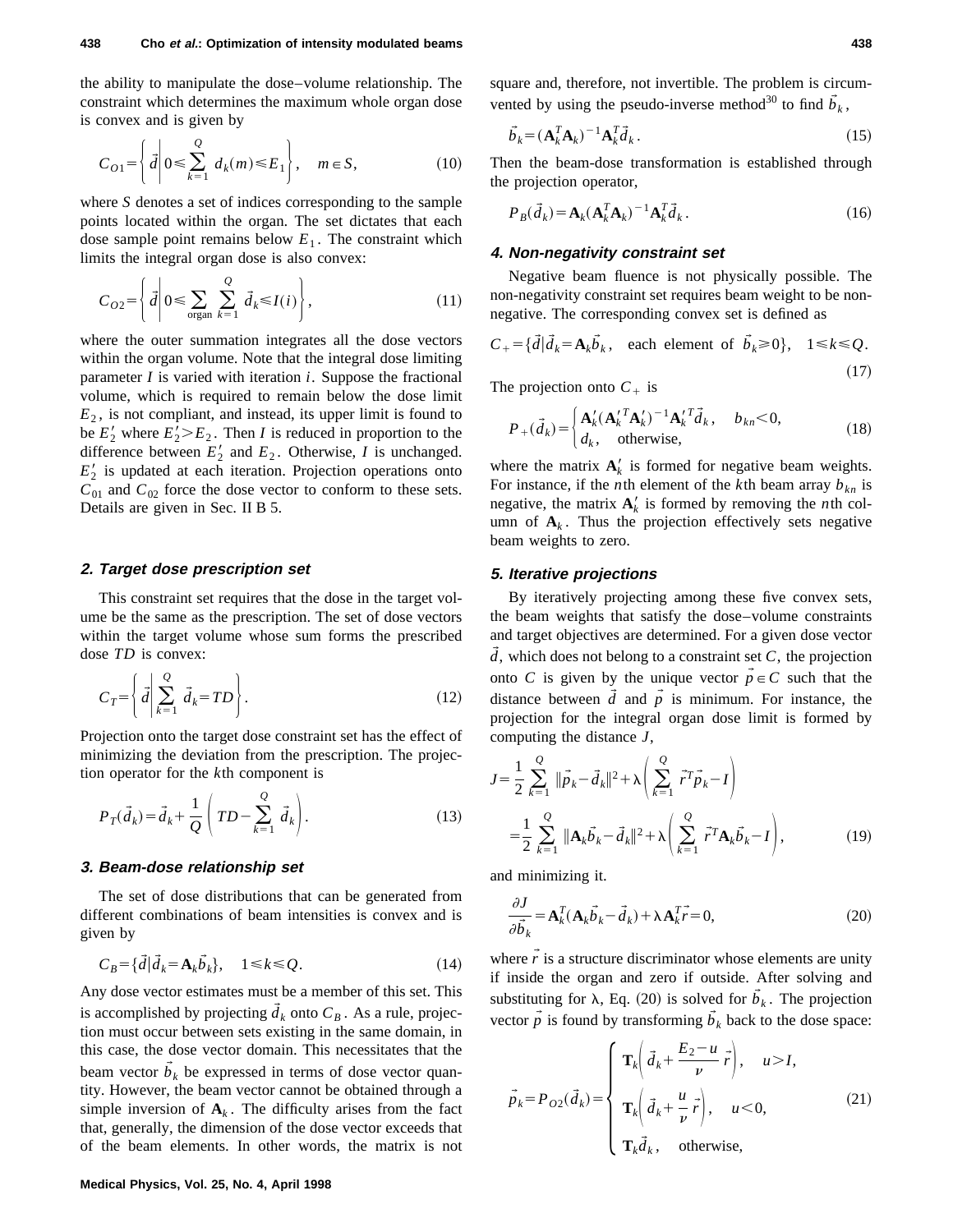

FIG. 1. External and organ contours for bladder  $(B)$ , rectum  $(R)$ , and prostate ~T! used to demonstrate the algorithms. The arrows indicate the central axis of the beams directed at the isocenter  $(+)$ .

where

$$
\mathbf{T}_{k} = \mathbf{A}_{k} (\mathbf{A}_{k}^{T} \mathbf{A}_{k})^{-1} \mathbf{A}_{k}^{T},
$$
  
\n
$$
u = \sum_{k=1}^{Q} \vec{r}^{T} \mathbf{T}_{k} \vec{d}_{k},
$$
  
\n
$$
v = \sum_{k=1}^{Q} \vec{r}^{T} \mathbf{T}_{k} \vec{r}.
$$
\n(22)

Likewise, the projection for the other constraints are formed. The POCS iteration proceeds as follows:

$$
\vec{d}^{i+1} = P_{+}(P_{B}(P_{T}(P_{O2}(P_{O1}(\vec{d}^{i}))))),
$$
\n(23)

where *i* is the iteration counter. The iterative process is terminated when improvement in the mean-square distance between projections becomes sufficiently small.

## **C. Application to optimization of beam intensity modulation**

The proposed algorithms were applied to intensity modulated beam optimization of a prostate plane. Dose–volume restrictions were imposed on the bladder and the rectum. Upper dose limits were set to 49 Gy and 46 Gy, respectively. In addition, 60% of the bladder was required to receive a dose less than 25 Gy while the fractional rectum volume receiving a dose less than 22 Gy was varied in three different trials to attain  $65\%$  (Trial 1),  $75\%$  (Trial 2), and  $85\%$  (Trial 3) volume. Target prescription *TD* in Eqs. (4) and (13) was set to 73 Gy. The organ dose constraints for the Trial 1 were chosen so that further reduction in the upper dose limits would cause the target volume treated to 95% of the prescription  $(V95%)$  to be less than 100%. Therefore, the algorithms were required to operate in the regions where it was sufficiently challenging to maintain a good tumor coverage. The solution goals were to satisfy the dose–volume constraints for the organs while minimizing the deviation from the target prescription. The target and organ contours extracted from a CT slice  $(Fig. 1)$  were discretized into 0.6  $\times$ 0.6 cm<sup>2</sup> pixels, yielding 105 target points, 201 bladder points, and 40 rectum points. Each of the nine equiangular beams encompassing the target was quantized to 19 rays also at the 0.6-cm intervals. The matched dose-ray sampling resolution permits the use of the same dose points for both the optimization and the computation of dose–volume histograms. The dose contributions to the dose points from the adjacent rays were precomputed by a simplified dose computation model using the tissue-phantom ratios from an 18-MV machine. Effects of the scatter and beam penumbra were not considered. The model is adequate, however, for the purpose of demonstrating the algorithms.

# **III. RESULTS**

Table II summarizes the dose–volume constraints and solutions obtained by the two algorithms. Both algorithms were able to control the dose-volume relationships and satisfy all of the constraints in the process of intensity modulated beam optimization. In both methods, the cumulative dose–volume histograms for the bladder remained essentially unchanged throughout the trials in agreement with the prescription (Fig. 2). The rectum curves changed as the partial volume not permitted to exceed  $22$  Gy was increased (Fig. 3). Histograms for the rectum reflect the difference in the two algorithms. POCS appears to reduce the overall organ dose more than CFM. This is understood by recalling that POCS controls the dose–volume relationship primarily by reducing the integral organ dose until the constraints are met, while the cost function used in this study tries to suppress the dose exceeding  $E_2$ , which corresponds to the fractional volume prescription. This also explains why in Trial 3, where the fractional volume requirement was most stringent, the upper limit for the rectum was overconstrained in the case of the cost function method, causing the decrease in the V95% value  $(Fig. 4)$ .

In CFM the constraint parameters,  $\gamma$ ,  $E_1$ , and  $E_2$ , were set to the prescribed values and it was only necessary to vary the Lagrange multiplier  $\lambda$  to attain the constraint goals. However, several trial runs were required to determine the best  $\lambda$ values for each trial. Solutions were obtained in about 50 000 iterations. In POCS, the adjustment of the allowable integral dose parameter *I* was performed automatically, thus eliminating the need for multiple runs. Convergence was achieved in less than 400 iterations.

The algorithms were coded in C and compiled with the GNU-gcc compiler version 2.7.2 (Free Software Foundation, Cambridge, MA) using the  $-02$  optimization flag. The programs were executed on a DEC Alpha Station 500 (Digital Equipment Corporation, Maynard, MA). The total solution times for each method were measured using the system called ''gettimeofday'' from within the program. It took an average of 481.9 s for the CFM method and 5.2 s for the POCS. Although the examples shown in this study were 2D, the algorithms should remain valid when extended to 3D, as there is no conceptual difference between 2D and 3D applications except for the computational complexity. The dose computation matrix **A** was sparse because only the primary beam contributions were considered. Inclusion of the scattered radiation will fill the matrix **A** with nonzero elements. For 3D computation, the size of the **A** matrix will increase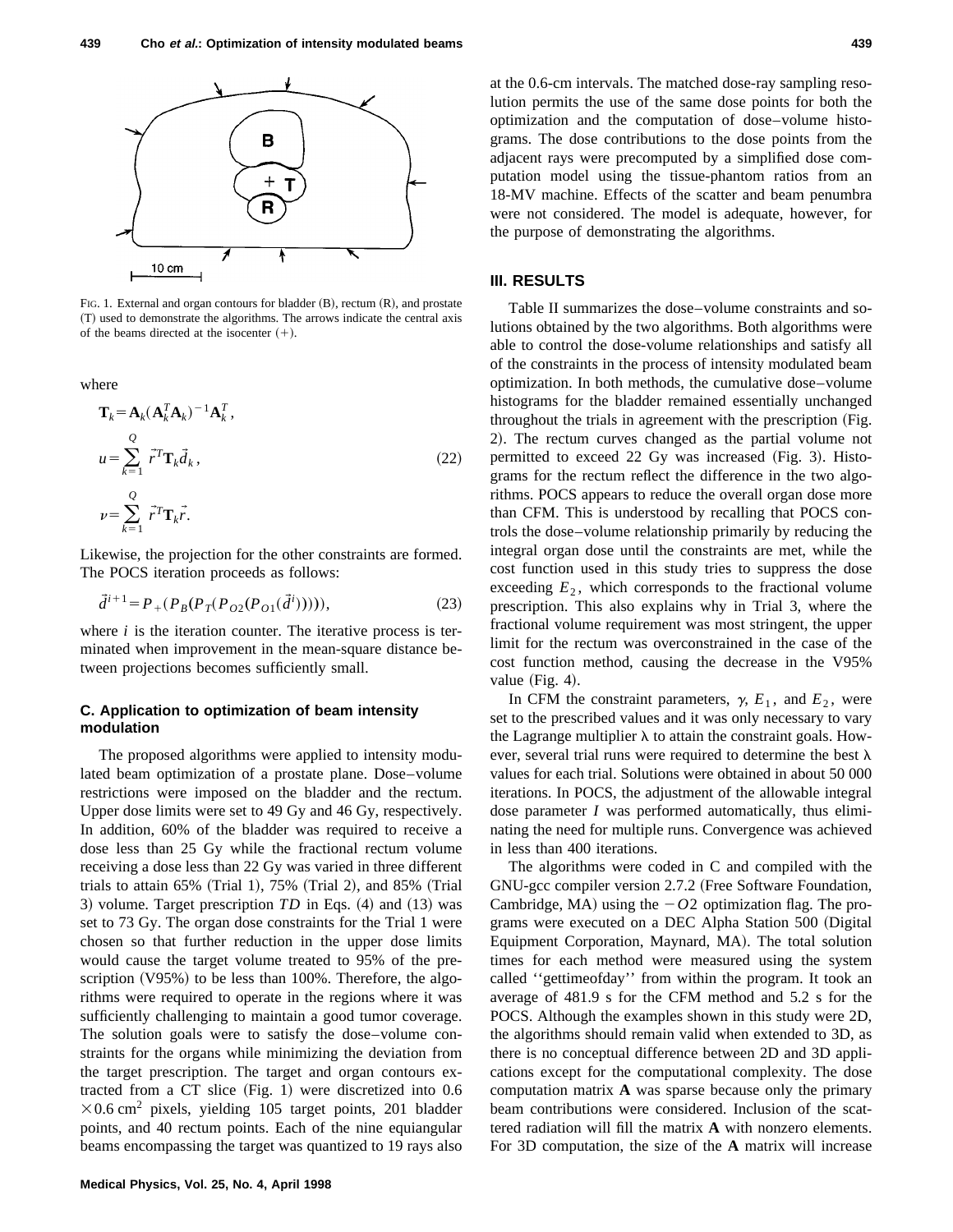TABLE II. Dose-volume constraints and solutions obtained by CFM and POCS methods.

|                | Critical organ dose (Gy) |                | Tumor dose $(Gy)$             |                               |      |          |                     |  |
|----------------|--------------------------|----------------|-------------------------------|-------------------------------|------|----------|---------------------|--|
| Trial          | <b>Bladder</b>           | Rectum         | Min                           | Max                           | Mean | $\sigma$ | $V95%$ <sup>a</sup> |  |
| 1. Constraints | $100\% \le 49$           | $100\% \le 47$ |                               |                               |      |          |                     |  |
| <b>CFM</b>     | $100\% \le 47$           | $100\% \le 47$ |                               |                               |      |          |                     |  |
| <b>POCS</b>    | $100\% \le 49$           | $100\% \le 47$ |                               |                               |      |          |                     |  |
| Constraints    | $60\% \le 25$            | $65\% \le 22$  |                               |                               |      |          |                     |  |
| <b>CFM</b>     | $60\% \le 25$            | $65\% \le 22$  |                               |                               |      |          |                     |  |
| <b>POCS</b>    | $60\% \le 25$            | $65\% \le 22$  |                               |                               |      |          |                     |  |
| Objective      |                          |                | minimize deviation from 73 Gy |                               |      |          |                     |  |
| <b>CFM</b>     |                          |                | 70.8                          | 73.7                          | 73.0 | 0.5      | 100%                |  |
| <b>POCS</b>    |                          |                | 71.2                          | 75.9                          | 73.3 | 1.3      | 100%                |  |
| 2. Constraints | $100\% \le 49$           | $100\% \le 47$ |                               |                               |      |          |                     |  |
| <b>CFM</b>     | $100\% \le 48$           | $100\% \le 47$ |                               |                               |      |          |                     |  |
| <b>POCS</b>    | $100\% \le 49$           | $100\% \le 47$ |                               |                               |      |          |                     |  |
| Constraints    | $60\% \le 25$            | $75\% \le 22$  |                               |                               |      |          |                     |  |
| <b>CFM</b>     | $62\% \le 25$            | $75\% \le 22$  |                               |                               |      |          |                     |  |
| <b>POCS</b>    | $61\% \le 25$            | $75\% \le 22$  |                               |                               |      |          |                     |  |
| Objective      |                          |                |                               | minimize deviation from 73 Gy |      |          |                     |  |
| <b>CFM</b>     |                          |                | 71.5                          | 74.5                          | 73.0 | 0.6      | 100%                |  |
| <b>POCS</b>    |                          |                | 71.5                          | 75.9                          | 73.4 | 1.3      | 100%                |  |
| 3. Constraints | $100\% \le 49$           | $100\% \le 47$ |                               |                               |      |          |                     |  |
| <b>CFM</b>     | $100\% \le 46$           | $100\% \le 40$ |                               |                               |      |          |                     |  |
| <b>POCS</b>    | $100\% \le 48$           | $100\% \le 46$ |                               |                               |      |          |                     |  |
| Constraints    | $60\% \le 25$            | $85\% \le 22$  |                               |                               |      |          |                     |  |
| <b>CFM</b>     | $63\% \le 25$            | $85\% \le 22$  |                               |                               |      |          |                     |  |
| <b>POCS</b>    | $61\% \le 25$            | $85\% \le 22$  |                               |                               |      |          |                     |  |
| Objective      |                          |                |                               | minimize deviation from 73 Gy |      |          |                     |  |
| <b>CFM</b>     |                          |                | 68.6                          | 76.7                          | 72.9 | 1.6      | 97%                 |  |
| <b>POCS</b>    |                          |                | 69.1                          | 76.9                          | 73.7 | 1.9      | 100%                |  |

<sup>a</sup>Volume treated to 95% of the prescribed dose.

significantly. In order to evaluate the effect of increased computational demand on POCS method when a more sophisticated dose model is employed, the **A** matrix was fully populated with nonzero numbers; also, the treatment geometry was extended to 3D by replicating the 2D slice 19 times at 6-mm spacing. Each beam now consisted of 2D array of  $19\times19$  rays yielding the total of 3249 beam weights to be optimized. The number of 3D dose points was 6574 and the corresponding **A** matrix consisted of 21 358 926 elements. The POCS method requires pseudo-inversion of the **A** matrix [Eq.  $(15)$ ]. But this needs to be performed only once and the results are saved for repeated usage. The matrix inverse operation took 0.5 s and the subsequent projection operation 8.4 s per iteration. As shown in Fig. 5, the pseudo-inverse computation time scales linearly with the size of the **A** matrix which is proportional to the number of floating point calculations. As for the effect of including the lateral scatter, a recent study by Mohan *et al.* reports that ''taking lateral transport into consideration would lead to dose distributions that are significantly closer to the desired dose distributions.<sup>531</sup> Lateral transport can provide additional fluence that can be deposited to increase the target dose uniformity. It can also provide protection for normal tissues by allowing the reduction of margins and by generating steeper dose gradients in the overlap regions.

#### **IV. DISCUSSION**

In general, the nature of an optimization problem is determined by how the constraints are formulated. In this study, we have constructed the dose–volume constraints using two substantially different methods. In the cost function method the constraints were designed to penalize solutions that increased the fractional volume permitted to exceed a dose limit while maintaining the entire organ to below a maximum bound. The penalty function is a product of the dose penalty and the volume penalty terms. The dose penalty function, which is a sum of a quadratic and a linear function, is an increasing function with respect to dose. Also, the volume penalty term as a function of the volume parameter  $\gamma'$ is increasing for  $\gamma' > \gamma$ , or when the volume penalty is active. Therefore, the product given by Eq.  $(1)$  is an increasing function with no apparent local minima. However, it can be argued that it is possible for different segments of the organ volume to meet the dose–volume constraints, leading to multiple minima in dose–volume penalty score. For instance, assuming that no part of an organ is permitted to exceed 50 Gy and that one-third of the volume must remain below 40 Gy, multiple minima will occur if different parts of the organ can comprise the required fractional volume while maintaining the whole organ dose to below 50 Gy. These multiple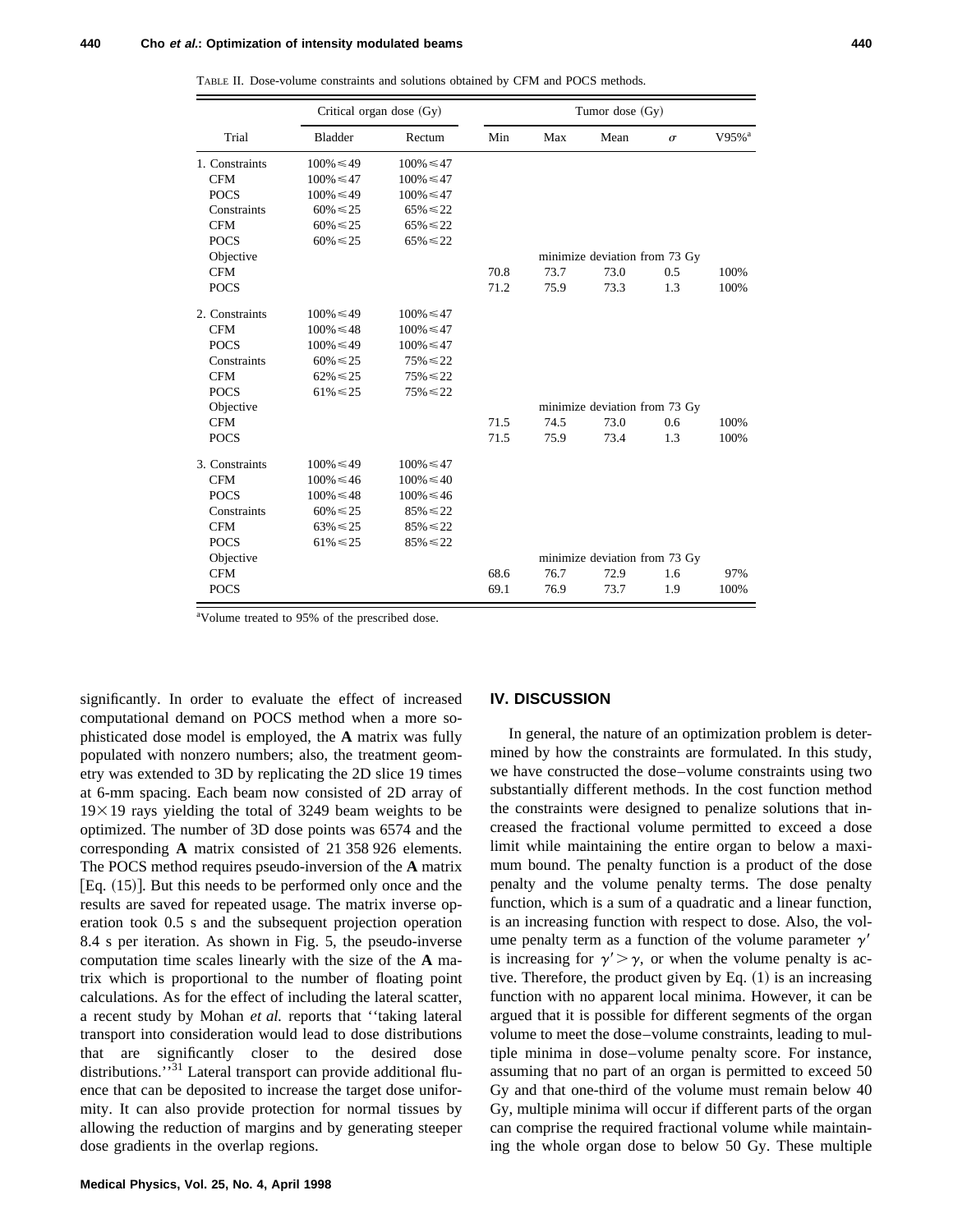



FIG. 2. Dose volume histograms for the bladder obtained with  $(a)$  the cost function minimization method and with (b) the method of projections onto convex sets. The partial volume limits for rectum were varied for each trial while for bladder the dose–volume constraints were kept constant. The entire volume was required to remain less than or equal to 49 Gy. In addition, 60% volume was restricted to doses less than or equal to 25 Gy, i.e., only 40% volume was allowed to exceed 25 Gy as indicated by the vertical line.

FIG. 3. Dose–volume histograms for the rectum obtained with  $(a)$  the cost function minimization method and with  $(b)$  the method of projections onto convex sets. The dose–volume constraints were varied for each trial as follows: (Trial 1)  $100\% \le 47 \text{ Gy}$  and  $65\% \le 22 \text{ Gy}$ ; (Trial 2)  $100\%$  $\leq$  47 Gy and 75%  $\leq$  22 Gy; (Trial 3) 100%  $\leq$  47 Gy and 85%  $\leq$  22 Gy. The vertical line indicates the 22-Gy partial dose–volume limit  $E_2$ .

solutions all satisfy the organ dose requirements, but it is likely that they differ in terms of the total cost if other constraints and objectives are present. For instance, out of few possible solutions that satisfy the organ dose–volume constraints (local minima), only one may give the best tumor coverage (global minimum). The presence of multiple local minima in dose–volume optimization has been noted by others.32,33

In POCS, there is no concept of local minima. Rather, the nature of optimization problem is determined by whether convex formulation of the constraints exists. If a convex formulation is found, then a solution can be obtained deterministically. Our strategy involved redefining the nonconvex dose–volume problem in terms of a limit on integral dose. This permitted the use of the convex paradigm. The dose– volume manipulation was accomplished by reducing the integral dose parameter *I* while at the same time limiting the maximum organ dose. In radiotherapy it is generally not possible for all the convex sets to intersect at a single point since the target objectives and organ constraints are by nature mutually exclusive. If convex sets do not have a common intersection, the projection operation will eventually reach a limit cycle at which point no further improvement in convergence can be made. This condition represents no improvement in the mean-square distance between projections and is detectable by the termination condition associated with Eq.  $(23)$ .

This study focused on the partial volume constraints to normal tissues. Ideally, the dose–volume constraint should also be imposed on the target such that in addition to the minimum ( $E_{min}$ ) and maximum dose ( $E_{max}$ ) limits, a fraction of the target volume permitted to receive doses below prescription dose *TD* can be specified where  $E_{\text{min}} < T D < E_{\text{max}}$ . In the CFM method, an additional penalty function can be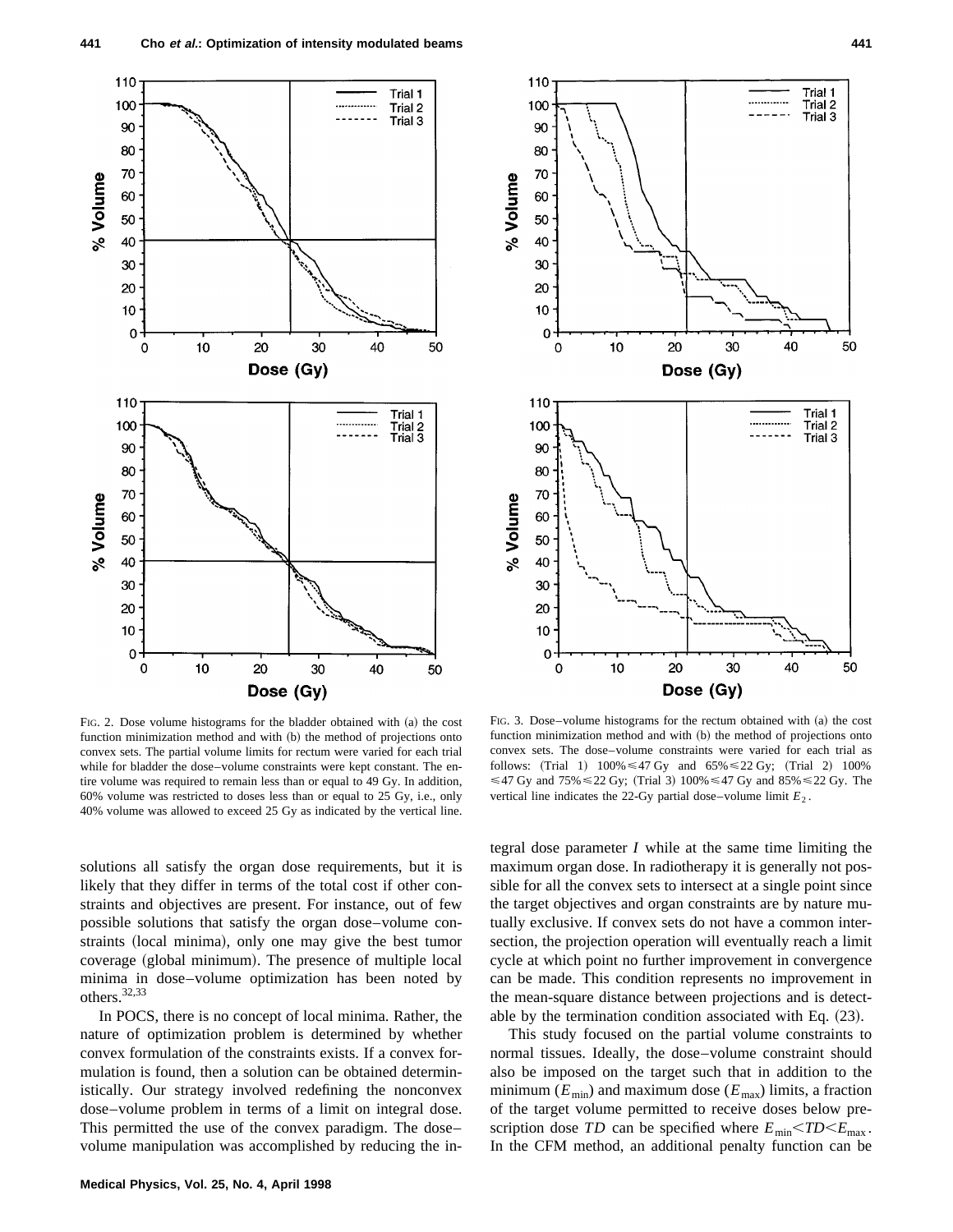

FIG. 4. Dose-volume histograms for the target obtained with (a) the cost function minimization method and with (b) the method of projections onto convex sets. The target dose prescription was 73 Gy.

formulated that penalizes doses below  $E_{\text{min}}$  and those above  $E_{\text{max}}$  with a cost amplifying factor similar to Eq.  $(3)$ . In the POCS method the bounded dose vectors will form a convex set:

$$
C_T = \left\{ \vec{d} \middle| E_{\min} \leq \sum_{k=1}^{Q} \vec{d}_k \leq E_{\max} \right\}.
$$
 (24)

Imposition of volume objective can be implemented again using the concept of integral dose limit. The corresponding convex set is

$$
C_{TI} = \left\{ \vec{d} \middle| I_T(i) \leq \sum_{\text{target}} \sum_{k=1}^{Q} \vec{d}_k \leq I_{T \text{ max}} \right\},\tag{25}
$$

where  $I_{T \text{ max}} = \text{(number of target voxels)} \times E_{\text{max}}$ . The target integral dose parameter  $I<sub>T</sub>$  is varied at each iteration until the target dose–volume prescription is met.

It is often accepted that the inverse techniques<sup>26-29</sup> (including POCS) are not suitable for lung tumors $32$  in which, unlike the prostate cancer, the division of the normal tissues into high and low dose regions is not clearly defined. However, a recent follow-up study reports that the reason for previous failure of the inverse method as applied to lungs was precisely that the dose–volume factor had been



FIG. 5. Computation time for the pseudo-inverse operation scales linearly with the size of the matrix.

neglected.9 The study also compared the dose–volumedependent dosimetric optimization with the biological optimization. The results suggest that even without the use of biological parameters, clinically relevant optimization is possible if the dose-volume factor is considered in the dosimetric model. These findings indicate that the applicability of the inverse methods can, in fact, be extended to more general use if a dose–volume control such as the one described here is incorporated.

# **V. CONCLUSIONS**

Two optimization techniques for intensity beam modulation with dose–volume constraints were presented. The methods offer the ability to incorporate the volume effect of the normal tissue tolerance. In the cost function minimization method, the constraints were designed to penalize solutions that increased the fractional volume permitted to exceed a certain tolerance while maintaining the entire organ to below a maximum dose. The volume-sensitive penalty function described here can easily be adopted by existing optimization programs such as simulated annealing. In the convex projection method, the nonconvex problem of the dose–volume constraint was reformulated in terms of the integral dose limit, which permitted the use of convex constructs. The convex projection method can find solutions in much shorter time with minimal user interaction.

## **ACKNOWLEDGMENT**

The authors thank the anonymous reviewers for the insightful comments and constructive suggestions.

a)Electronic-mail: cho@radonc.washington.edu

<sup>&</sup>lt;sup>1</sup>A. Niemierko, "Selection of the objective function for optimization of intensity modulated beams," Med. Phys. 23, 1172 (1996) (abstract).

 ${}^{2}$ T. E. Schultheiss, C. G. Orton, and R. A. Peck, "Models in radiotherapy: Volume effects," Med. Phys. **10**, 410-415 (1983).

<sup>3</sup> P. Rubin, L. S. Constine III, D. F. Nelson, and G. W. Casarett, ''Late effects of cancer treatment: radiation and drug toxicity,'' in *Clinical Oncology: A Multidisciplinary Approach for Physicians and Students*, 7th ed., edited by P. Rubin (Saunders, Philadelphia, 1993), pp. 735–765. <sup>4</sup>R. Paterson, *The Treatment of Malignancy by Radium and X-Rays* (Williams and Wilkins, Baltimore, 1948).